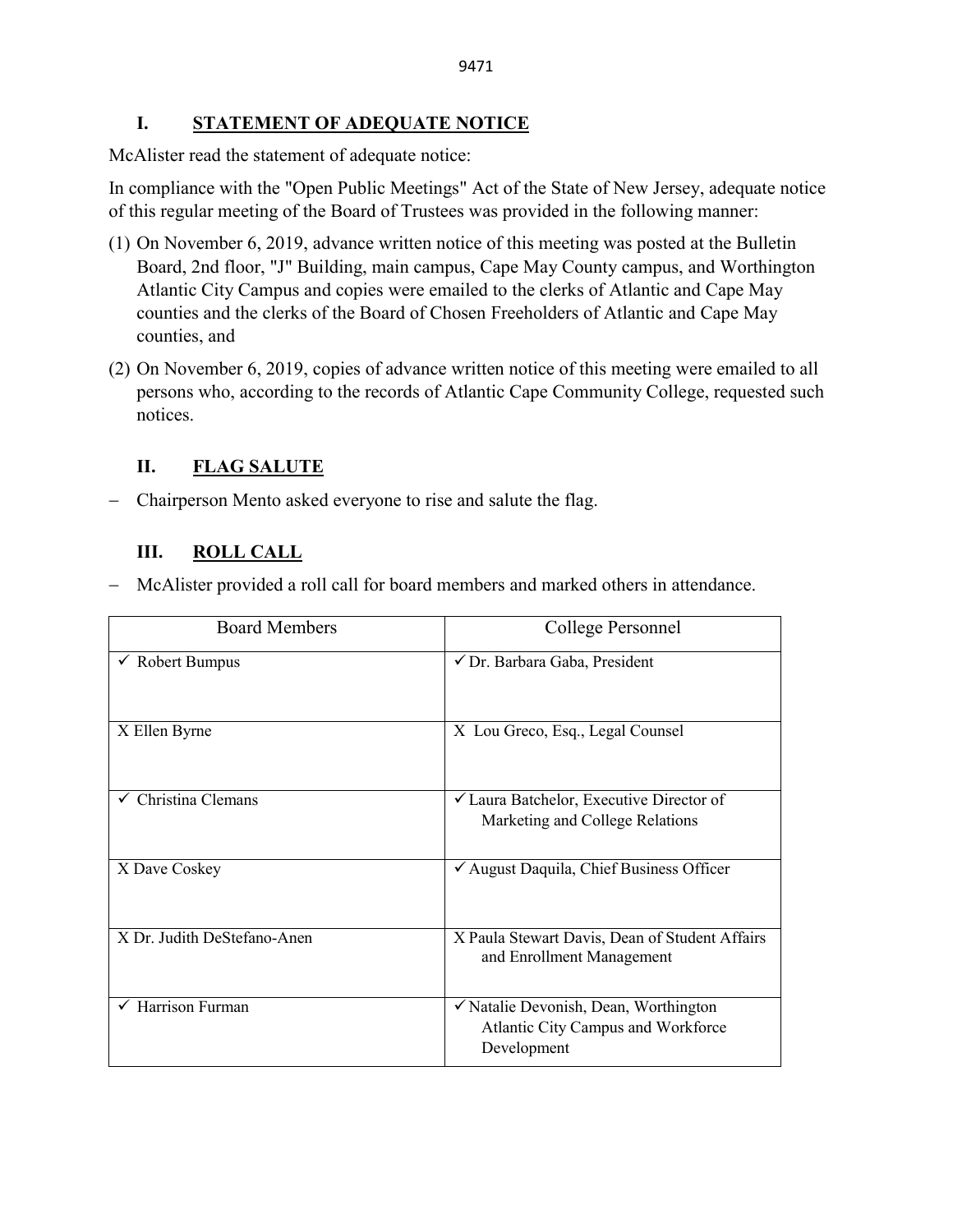| <b>Board Members</b>                                                                                          | College Personnel                                                                                                                                                                                                                                                                                                                                        |
|---------------------------------------------------------------------------------------------------------------|----------------------------------------------------------------------------------------------------------------------------------------------------------------------------------------------------------------------------------------------------------------------------------------------------------------------------------------------------------|
| $\checkmark$ James Kennedy                                                                                    | └ Leslie Jamison, Chief Financial Officer                                                                                                                                                                                                                                                                                                                |
| X Brian Lefke                                                                                                 | ← Dr. Josette Katz, Vice President, Academic<br><b>Affairs</b>                                                                                                                                                                                                                                                                                           |
| $\checkmark$ Maria K. Mento                                                                                   | √ Maria Kellett, Dean of Cape May County<br>Campus, Associate Dean of Resource<br>Development                                                                                                                                                                                                                                                            |
| $\checkmark$ Daniel Money                                                                                     | √ Jean McAlister, Board Secretary, Chief of<br>Staff, and Dean of Resource Development                                                                                                                                                                                                                                                                   |
| X Donald J. Parker                                                                                            | X Dr. Vanessa O'Brien-McMasters, Dean,<br>Institutional Research, Planning &<br>Effectiveness and Information Technology<br>Services                                                                                                                                                                                                                     |
| $\checkmark$ Ahmet Sahingoz                                                                                   |                                                                                                                                                                                                                                                                                                                                                          |
| $\checkmark$ Maria Ivette Torres                                                                              |                                                                                                                                                                                                                                                                                                                                                          |
| $\checkmark$ Helen Walsh                                                                                      |                                                                                                                                                                                                                                                                                                                                                          |
| <b>Public in Attendance</b>                                                                                   |                                                                                                                                                                                                                                                                                                                                                          |
| ✔ Bonnie Lindaw, Atlantic County Comptroller<br>✔ Brittany Smith, Cape May Country Chief<br>Financial Officer | ✓ Cindy DeFalco, Director of Human<br>Resources<br>$\checkmark$ Briar Gibbons, Conference and Events<br>Assistant<br>✓ Sandi Greco, ACCCEA, Director of Systems<br>and Hardware Projects<br>√ Caesar Niglio, ACCCEA, Master<br><b>Technician-Student Affairs</b><br>← Heather Peterson, ACCCEA, Registrar<br>Gert Rosica, Men's Baseball Assistant Coach |

# **IV. CALL TO ORDER**

− Chairperson Mento called the meeting to order at 6:15pm.

# **V. PRESIDENT'S REPORT**

Dr. Gaba discussed the following: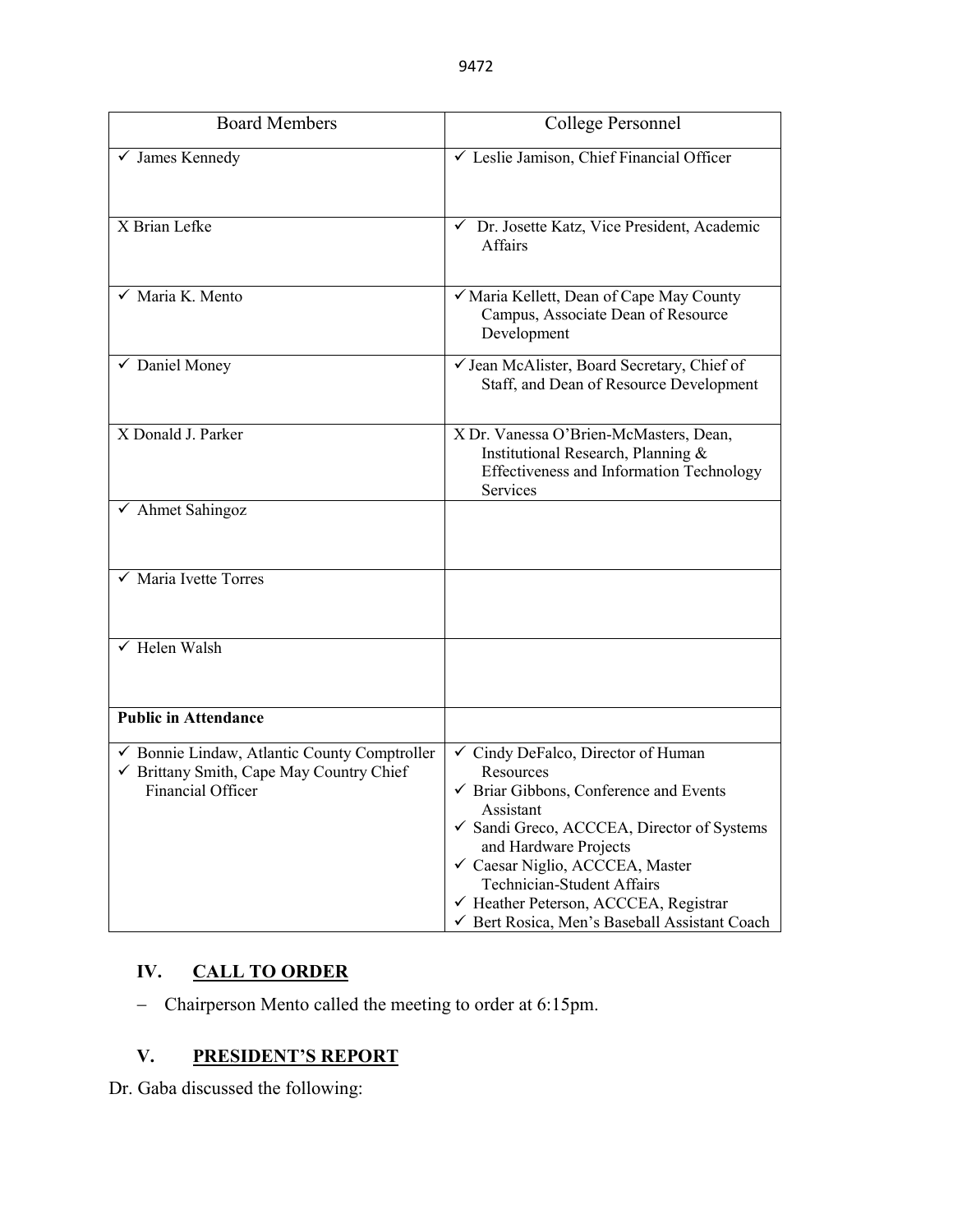- o Mickey Traegasar was introduced as the new Executive Director of Human Resources.
- o High School Partnerships Seven high school Early College agreement signing ceremonies were held in November creating pathways to a college degree. Dr. Gaba recognized Dean Donna Vassallo for her efforts in this initiative.
- o Recruitment Atlantic Cape hosted Media Day 2019 to more than 100 high school students on October 24. Students attended hands-on workshops led by Atlantic Cape faculty and staff and industry professionals. The event was sponsored by Suasion Communications.
- o Community Engagement (Atlantic County) Dean Natalie Devonish has been invited to join the board of the new community initiative IMROVE AC (I Must Prevent Reduce Overcome Violence Everyday/Everywhere). In partnership with AtlantiCare, the goal is to provide education and work opportunities as alternatives to violence. Atlantic Cape continues to partner with La Casa Dominicana, who will graduate over 45 students from their four entry level ESL classes. Additionally, Dr. Gaba recognized Bert Rosica in attendance, noting the Baseball team is giving back to the community by helping prepare more than 1,000 Thanksgiving meals for the disadvantaged in our community at the Atlantic City Rescue Mission.
- o Community Engagement (Cape May County) The Cape May County Prosecutor's Office held a seminar on "College Sexual Assault and Violence" on October 23 and a School Shooting Prevention Leadership Forum on November 13- 14.
- o Workforce Development The Workforce Development's Title II grant, Consolidated Adult Basic Skills and Integrated English Literacy and Civics Education Grant Program, was the #1 performing consortium in the State based on contracted outcome measures. Bally's Casino Hotel has been a partner in this program since its inception and hires qualified dealers from this program.
- o Professional Development The Cape May Prosecutor's Office assisted Atlantic Cape's security team to train Cape May County faculty and staff on how to respond in an active shooter situation.

*Secretary's Note-The President's monthly report is posted on the Board webpage under the Minutes section.*

# **Inside the College**

− Laura Batchelor, Executive Director of Marketing & College Relations, provided the Board with an update on targeted high school advertising.

# **VI. COMMENTS FROM THE PUBLIC**

- − Chairperson Mento called for comments from the public on agenda items.
- − None noted.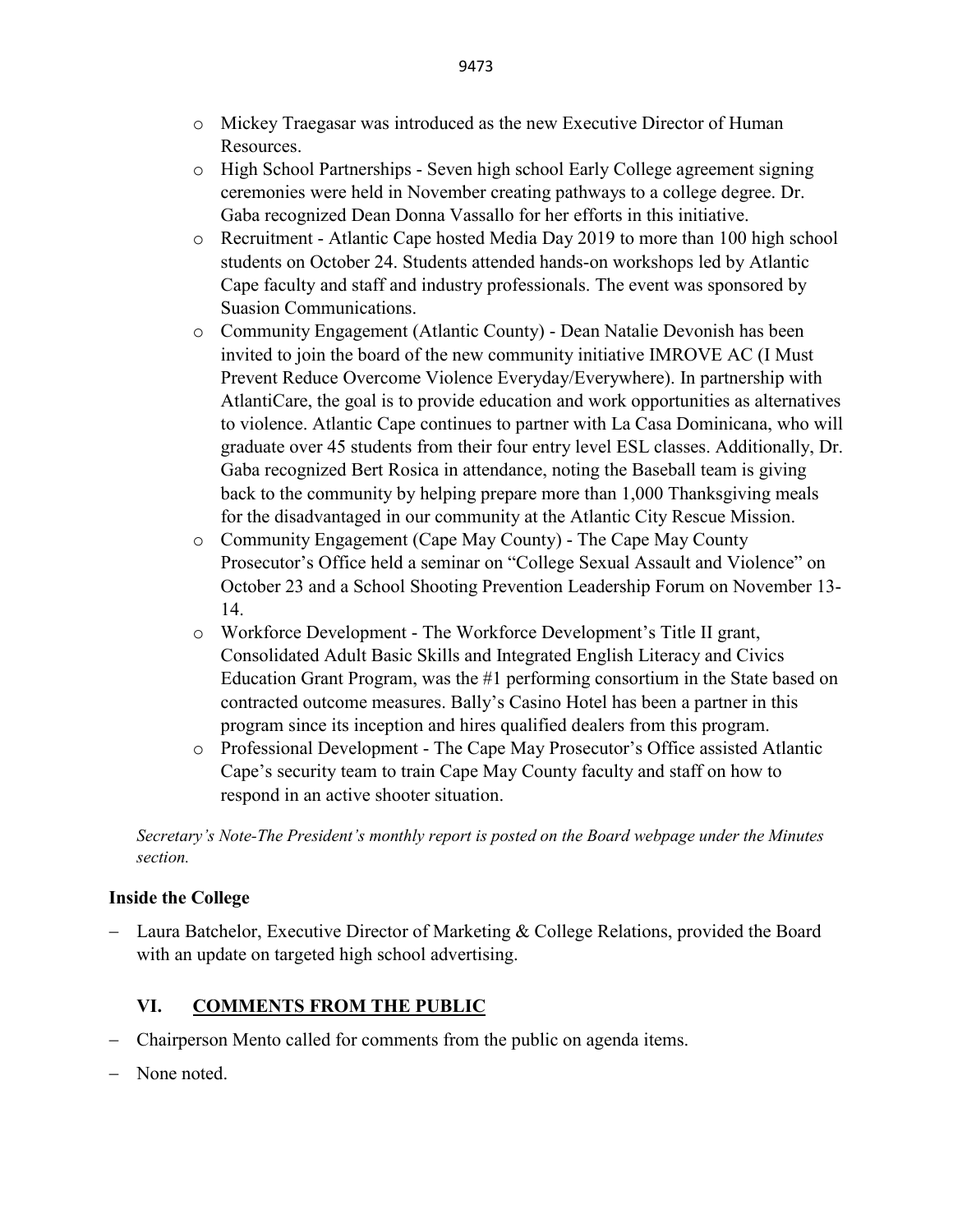# **VII. EXECUTIVE SESSION**

− At 6:35pm, Trustee Money motioned to go into Executive Session, and Trustee Furman seconded.

ROLL CALL:

ALL AYES NO NAYS NO ABSTENTIONS

Motion carried.

*Secretary's Note:* Regular Session resumed at 7:08pm.

# **VIII. CONSENT RESOLUTONS**

McAlister read the following consent resolutions.

**Res. #33** Approve: Regular Session Minutes (October 22, 2019)

**Res. #46** Executive Session

− Trustee Money motioned to approve consent resolutions, Trustee Furman seconded.

ROLL CALL:

ALL AYES NO NAYS ABSTENTIONS-

Motion carried.

# **IX. BUDGET REPORT**

− Trustee Walsh reported under Resolution #2 – Regular Resolutions.

# **X. REGULAR RESOLUTIONS**

**Res. #2** FY19 Draft Financial Statement for twelve months ended June 30, 2019 as of November 14, 2019.

− Trustee Money motioned to approve Resolution #2, Trustee Torres seconded.

ROLL CALL:

ALL AYES NO NAYS NO ABSTENTIONS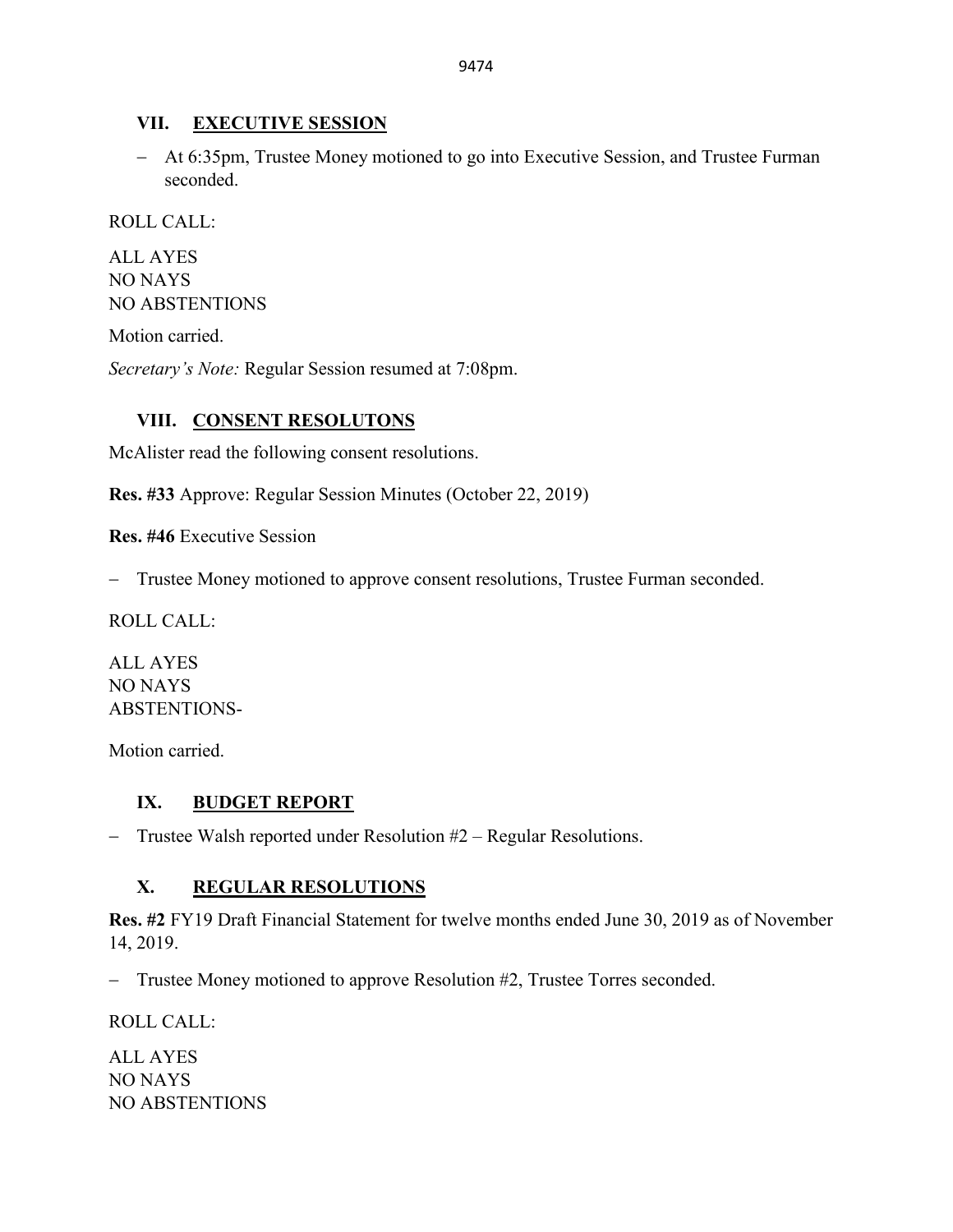Motion Carried.

**Res. #34** FY20 Financial Statement for four months ended October 31, 2019.

− Trustee Walsh motioned to approve Resolution #34, Trustee Furman seconded.

ROLL CALL:

ALL AYES NO NAYS NO ABSTENTIONS Motion carried.

**Res. #36** 

#### **Award of Bids**

*Approve*: **Bid Ex. 841** Engineering Services, Sanitary Sewer Pump Station, The DaVinci Group, Woodbury, NJ, \$67,500.00 (not to exceed), Total \$67,500.00.

− Trustee Walsh motioned to approve Resolution #36, Trustee Furman seconded.

ROLL CALL:

ALL AYES NO NAYS NO ABSTENTIONS Motion carried.

# **Res. #81 Rev.**

# **Tuition and Fees**

*Approve*: Setting a tuition rate for courses taught on military premises commencing with the spring session FY 2020.

− Trustee Furman motioned to approve Resolution #81 Rev., Trustee Bumpus seconded.

ROLL CALL:

ALL AYES NO NAYS NO ABSTENTIONS Motion carried.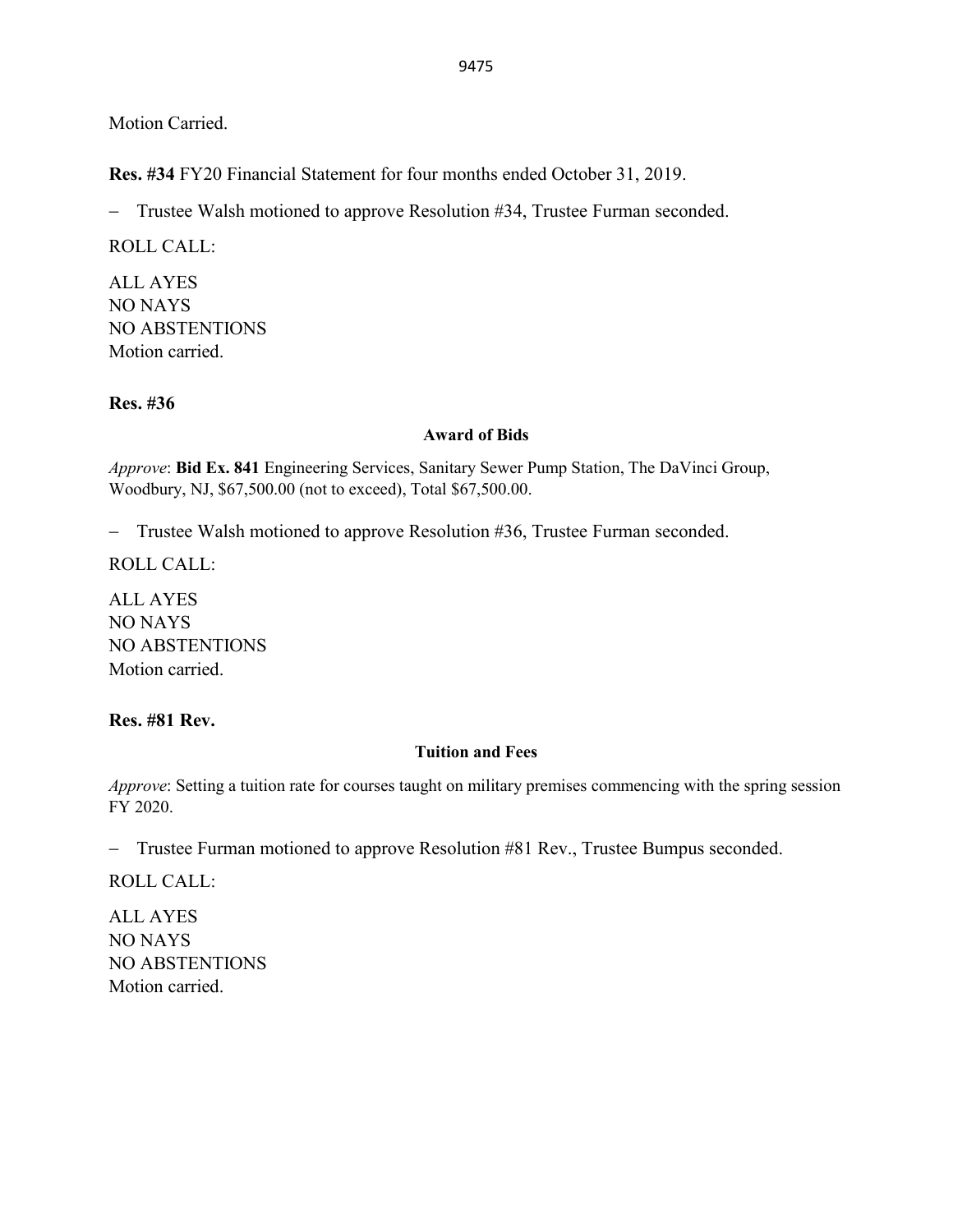### **Res. #38**

### **Atlantic City Regional Leisure and Hospitality Career Initiative Grant**

*Approve*: To submit an application to the State of New Jersey Department of Labor and Workforce Development for the Atlantic City Regional Leisure and Hospitality Career Initiative, requesting a grant of up to \$175,000 over the anticipated term of June 1, 2020 through May 31, 2021.

− Trustee Bumpus motioned to approve Resolution #38, Trustee Furman seconded.

ROLL CALL:

ALL AYES NO NAYS NO ABSTENTIONS Motion carried.

# **Res. #39**

# **Hunger-Free Campus Grant Program**

*Approve*: To submit an application to the New Jersey Office of the Secretary of Higher Education for the Hunger-Free Campus Grant Program for a grant of up to \$100,000 over the anticipated term of March 1, 2020 through Sept. 30, 2020.

− Trustee Bumpus motioned to approve Resolution #39, Trustee Furman seconded.

ROLL CALL:

ALL AYES NO NAYS NO ABSTENTIONS Motion carried.

# **Res. #40**

# **Amendment to Strengthening Career and Technical Education for the 21st Century Act Funds ("Perkins") Spending Plan**

*Approve*: To amend the Spending Plan of the Strengthening Career and Technical Education for the 21st Century Act ("Perkins") Grant incorporating an additional \$5,196.

− Trustee Bumpus motioned to approve Resolution #40, Trustee Furman seconded.

ROLL CALL:

ALL AYES NO NAYS NO ABSTENTIONS Motion carried.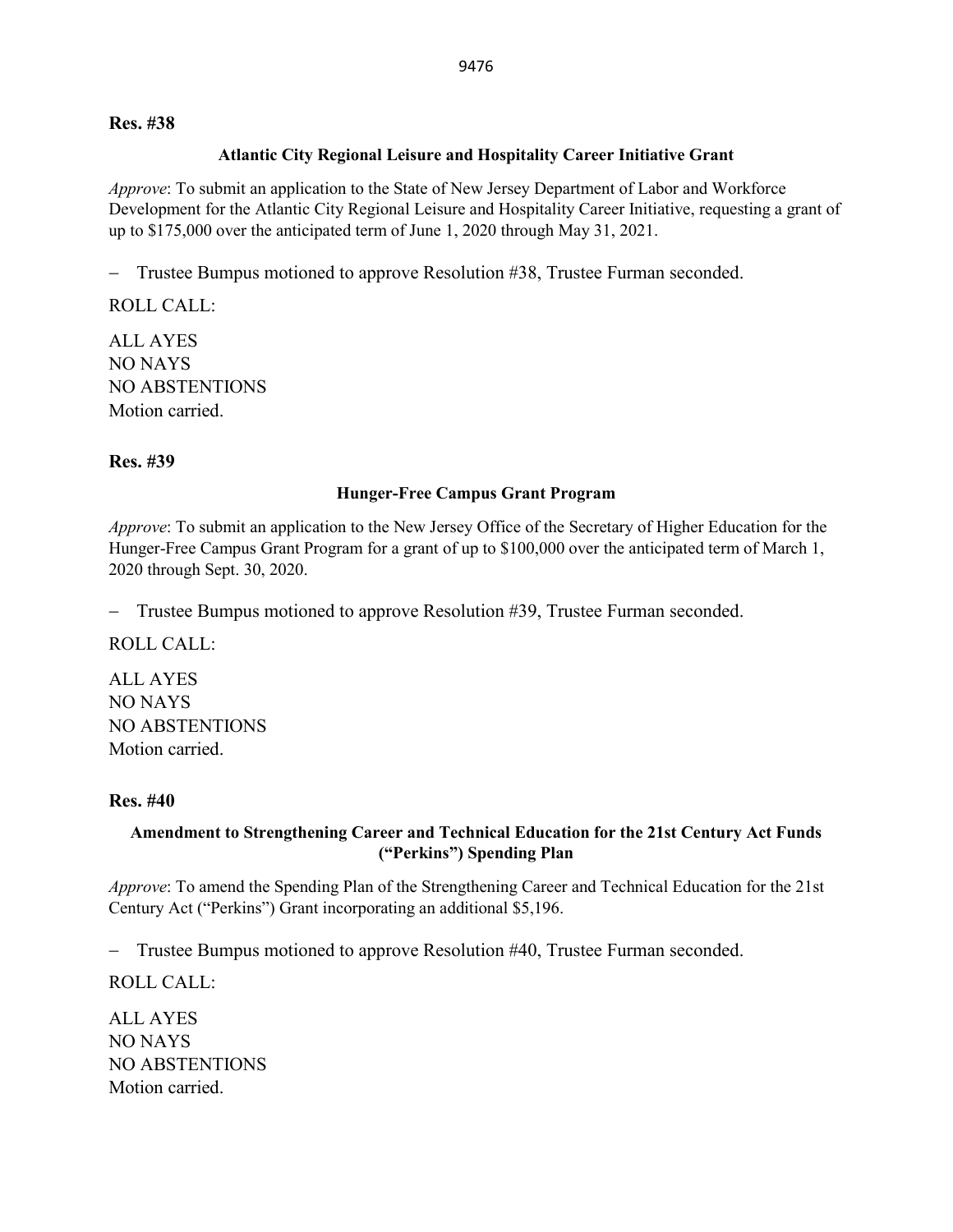#### **Res. #45**

# **State of New Jersey Department of Labor and Workforce Development Upskill: NJ Incumbent Worker Training Grant**

*Approve:* To submit an application to the State of New Jersey Department of Labor and Workforce Development's "Upskill: NJ Incumbent Worker Training Grants" program, requesting a grant of up to \$250,000 for a consortium application with hospitality companies in Atlantic and Cape May Counties over the anticipated term of April 1, 2020 – Feb. 28, 2021.

− Trustee Bumpus motioned to approve Resolution #40, Trustee Furman seconded.

ROLL CALL:

ALL AYES NO NAYS NO ABSTENTIONS Motion carried.

#### **Res. #42**

#### **Academy of Culinary Arts Faculty Association (ACAFA) Collective Bargaining Agreement**

*Approve*: The agreement with the Academy of Culinary Arts Faculty Association (ACAFA) for the period of July 1, 2018 to June 30, 2022.

# **Res. #42A**

# **Atlantic Cape Community College Organization of Supervisory and Administrative Personnel (ACCCOSAP) Collective Bargaining Agreement**

*Approve*: The agreement with the Atlantic Cape Community College Organization of Supervisory and Administrative Personnel (ACCCOSAP) for the period of July 1, 2018 to June 30, 2022.

#### **Res. #42B**

#### **Supportive Staff Association of Atlantic Cape Community College (SSAACCC) Collective Bargaining Agreement**

*Approve*: The agreement with the Supportive Staff Association of Atlantic Cape Community College (SSAACCC) for the period of July 1, 2018 to June 30, 2022.

#### **Res. #42C**

#### **Teachers/Librarians/Counselors Association (TLC) Collective Bargaining Agreement**

*Approve*: The agreement with the Teachers/Librarians/Counselors Association (TLC), for the period of July 1, 2018 to June 30, 2022.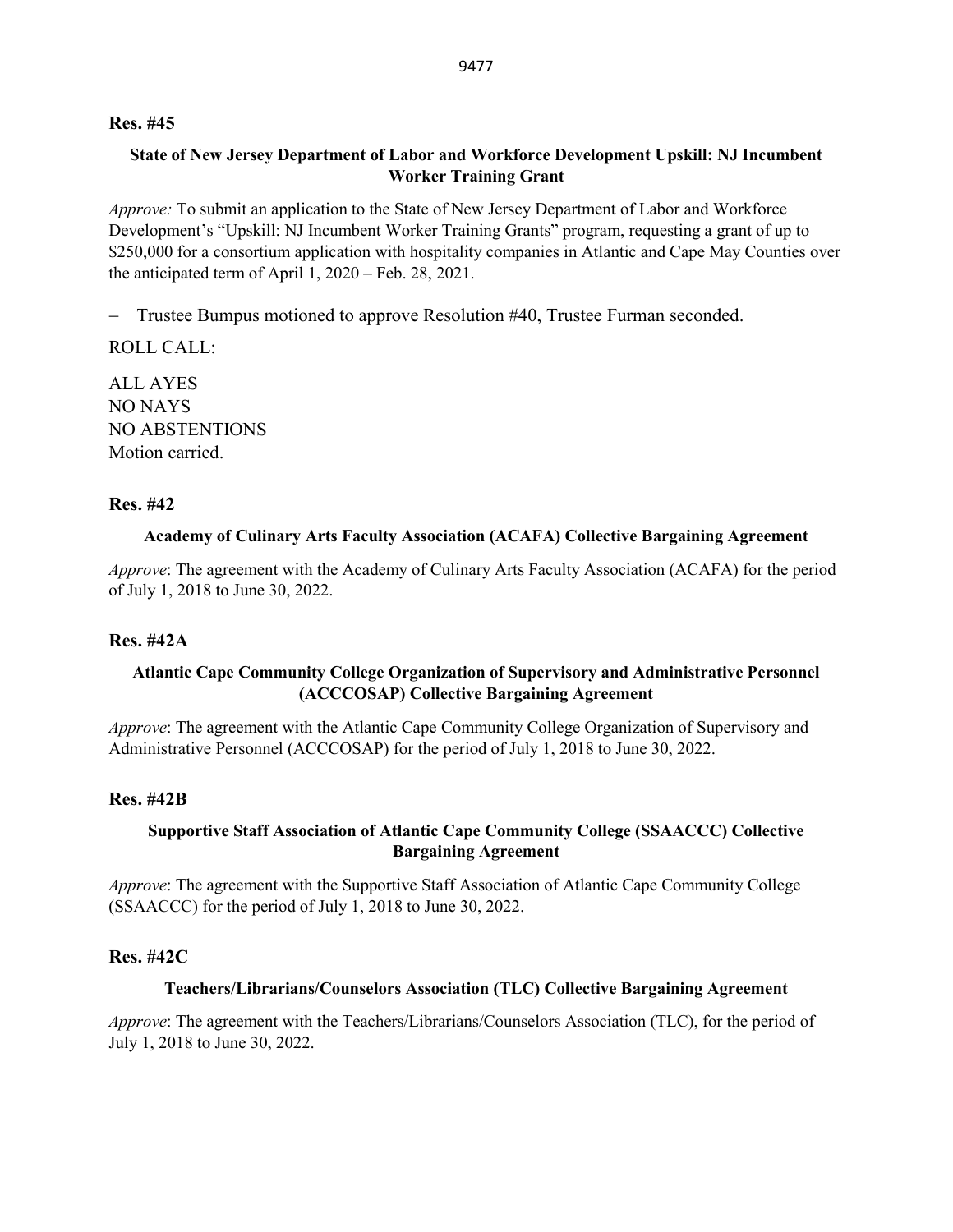# **Res. #43**

# **Exempt Staff Salary Increases**

*Approve*: Payment of salary increases for all full-time Exempt Administrators and Support personnel.

### **Res. #44**

#### **Adjunct Pay Increase**

*Approve*: An increase to six hundred forty dollars (\$640.00) per credit for adjunct and six hundred seventyfive dollars (\$675.00) per credit for senior adjunct, respectively, effective January 2, 2020.

- − Trustee Money motioned to approve Resolution #42-#44, Trustee Furman seconded.
- − Trustee Walsh commented affirmatively regarding the adjunct rate increase.

ROLL CALL:

ALL AYES NO NAYS NO ABSTENTIONS Motion carried.

### **Res. #41**

#### **Annual Performance Evaluation and Compensation of Dr. Barbara Gaba**

*Approve:* To award Dr. Barbara Gaba's salary increase of two (2) percent from an annual salary of \$183,600 to \$187,272 beginning July 1, 2019 and that the President's supplemental unmatched pension contribution package includes an unmatched pension contribution in accordance with the contract.

− Trustee Bumpus motioned to approve Resolution #41, Trustee Money seconded.

ROLL CALL:

ALL AYES NO NAYS NO ABSTENTIONS Motion carried.

# **Res. #35**

#### **Personnel Action**

*Appointments*: **Carlos Alvalle**, Maintenance Mechanic II, Facilities Management effective December 3, 2019 at an annual salary of \$39,494**; Nina Brannigan**, Nursing Curriculum Coordinator, Nursing and Health Sciences effective November 27, 2019 at an annual salary of \$45,718; **Michelle Mastrangelo**, Purchasing Manager, Business Services effective December 16, 2019 at an annual salary of \$45,718; **Nigle Collins**, Assistant Professor, Mathematics one semester temp effective January 20, 2020 at a pro-rated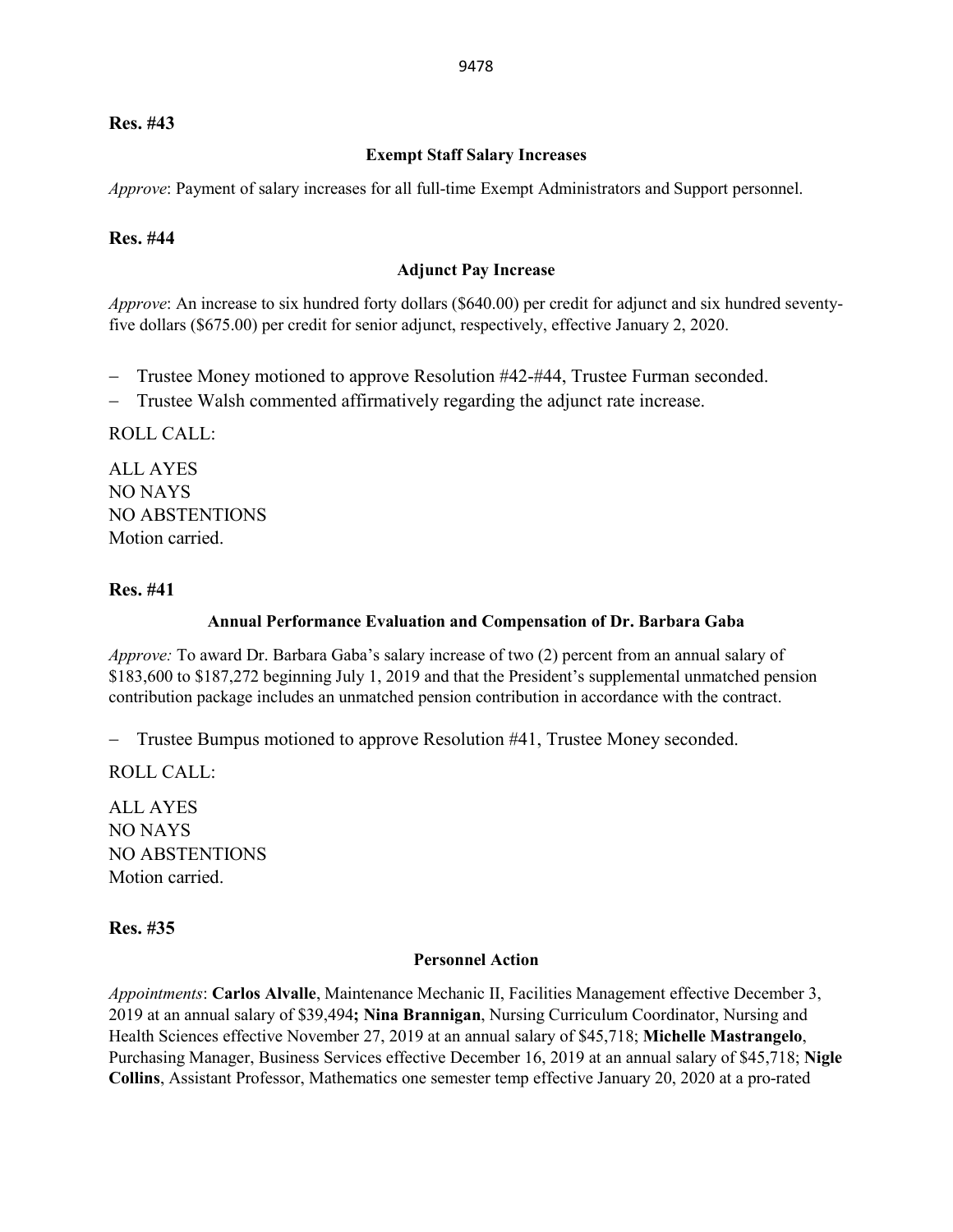salary of 27,758; **Richard Perello**, Assistant Professor, Science one semester temp effective January 20, 2020 at a pro-rated salary of 27,758.

− Trustee Bumpus motioned to approve Resolution #35, Trustee Money seconded.

ROLL CALL:

ALL AYES NO NAYS NO ABSTENTIONS Motion carried.

# **Res. #35A**

# **Retirement Richard Collins**

*Retirement*: **Mr. Richard Collins**, Corporal, Security, since March 16, 1998, effective February 29, 2020.

− Trustee Bumpus motioned to approve Resolution #35A, Trustee Money seconded.

ROLL CALL:

ALL AYES NO NAYS NO ABSTENTIONS Motion carried.

# **Res. #35B**

# **Retirement August Daquila**

*Retirement*: **Mr. August Daquila**, Chief Business Officer, since July 1, 2014, effective February 29, 2020.

− Trustee Bumpus motioned to approve Resolution #35B, Trustee Money seconded.

ROLL CALL:

ALL AYES NO NAYS NO ABSTENTIONS Motion carried.

# **XI. COMMITTEE REPORTS**

- − PERSONNEL AND BOARD DEVELOPMENT
	- o There was no report under the Cunningham-Ruiz Bill.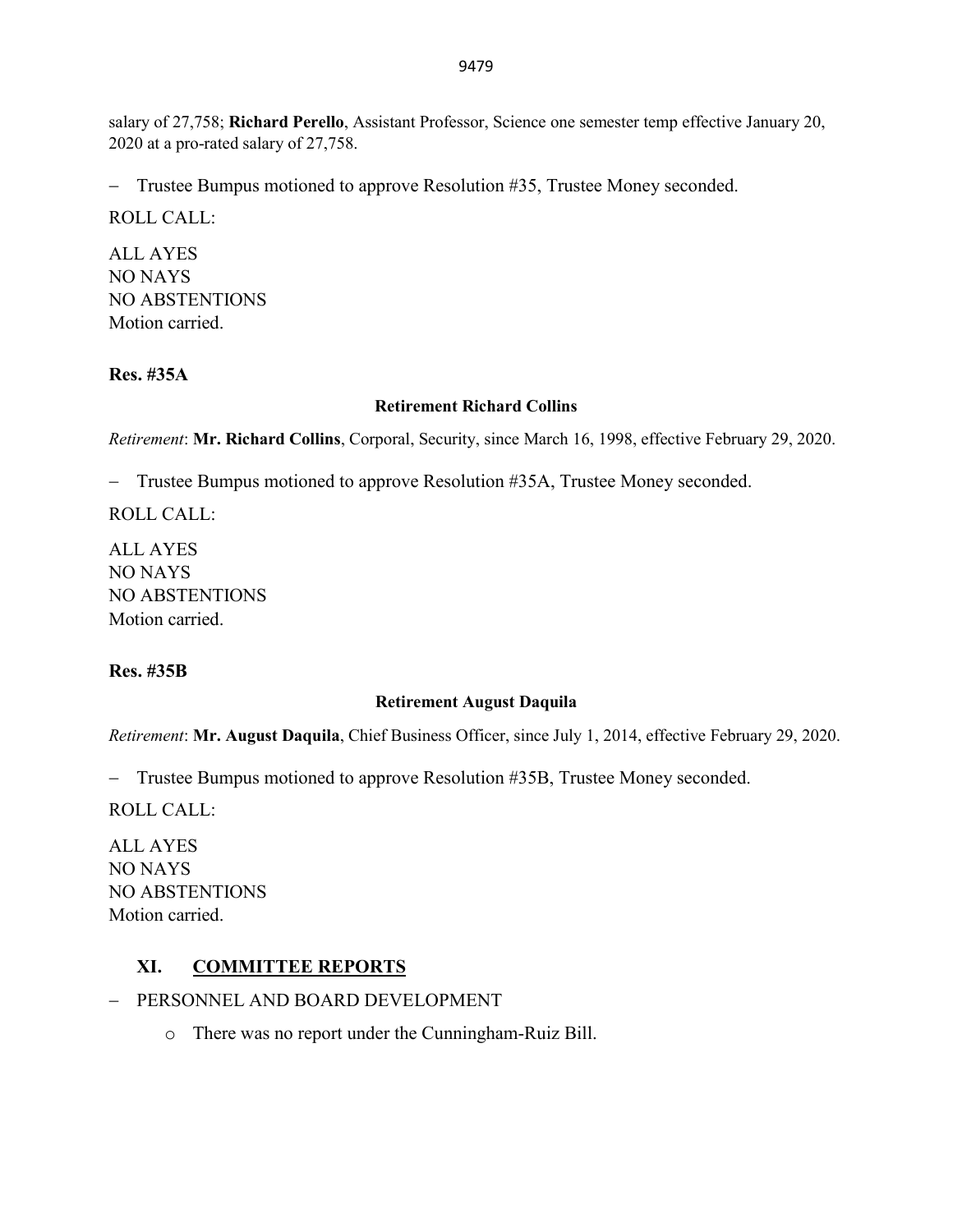# **XII. FOUNDATION REPORT**

- − Trustee Furman reported the following:
	- o Atlantic Cape Community College and Rutgers University staff visited AtlantiCare Regional Medical Center in Atlantic City on Wednesday, October 30 for a meet-andgreet with Atlantic Cape alumni working for the local healthcare provider. Approximately 30 graduates as well as current Atlantic Cape Nursing students taking part in clinical training at the location stopped in to learn more about and join the Atlantic Cape Alumni Association and discuss further educational opportunities available at Atlantic Cape and Rutgers University. This event also served to celebrate Atlantic Cape's 50th class to graduate from the Nursing program, which was developed in 1967 by Professor Ruth M. Lee, and has successfully produced 2,824 graduates.
	- o The 2019 Women of Wonder League celebration was held on November 14 at the Flanders Hotel in Ocean City. A crowd of 200 people attended and paid tribute to three outstanding women from Cape May County: Karen Mahar, Ocean City Library Director; Shirley "Becki" Wilson, DRBA Commissioner and child advocate; and Stormy Freese, Microbiologist at the Cape May County Mosquito Department. The honorees shared their stories of success and commitment to the community. The event that raised \$10,700 for scholarships at Atlantic Cape Community College.
	- o Giving Tuesday is December 3. Trustee Furman asked the Trustees to consider making an end of the year contribution in support of Atlantic Cape students and college projects such as the renovation of the baseball field. This is an online campaign coming to donors via email and text messages.
	- o Sponsorships are available for the Restaurant Gala. Many thanks to Caesar's Entertainment for their generosity. Borgata Casino and Spa as well as Petro Cohen Petro Matarazzo have confirmed sponsorship.

# **XIII. NEW JERSEY COUNCIL OF COUNTY COLLEGES (NJCCC)**

- − Trustee Furman congratulated Dr. Gaba who was voted to serve on NJCCC's Executive board. NJCCC is made up of four trustees and three presidents from New Jersey's 18 community colleges. After the next quarter meeting, Atlantic Cape will hold two of the seven seats on NJCCC Executive Board.
- − NJCCC is lobbying Senators to make CCOG law with voting to occur during the lame duck session.

# **XIV. OTHER BUSINESS**

− Trustee Torres reported that ACCT's National Legislative Summit is February 9-12 in Washington D.C. Please contact Jean McAlister if you are able to attend.